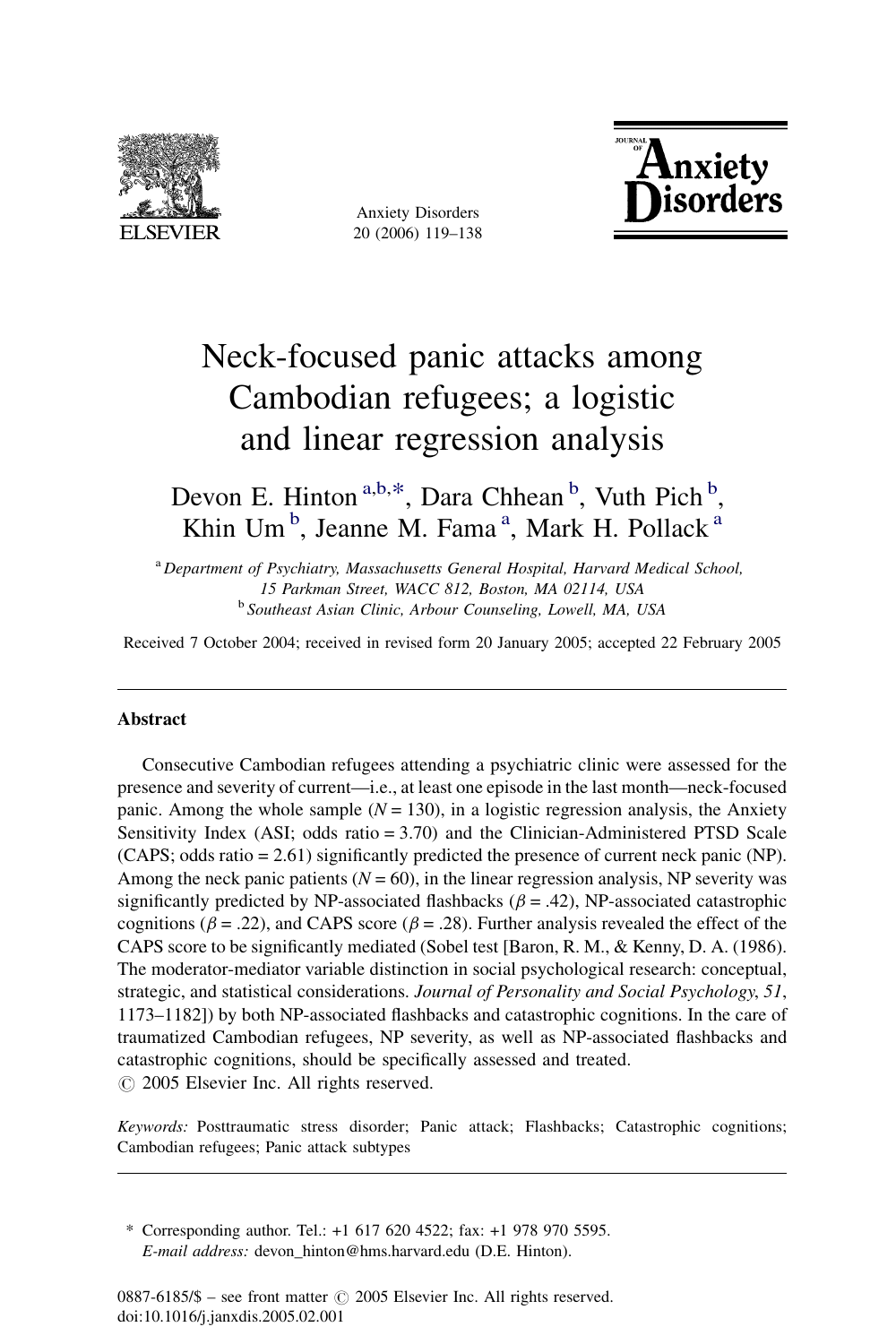#### 1. Introduction

During Khmer Rouge rule (1975–1979), 1–3 million of Cambodia's 7 million people died [\(Chung, 2001; Kiernan, 1996\)](#page--1-0). Cambodians were subjected to slave labor, physical and sexual violence, and the constant threat of death by starvation, illness, or execution [\(Mollica, Mcinness, Poole, & Tor, 1998\)](#page--1-0). Upon leaving the country, Cambodians passed through the hardship of a long stay in chaotic and dangerous refugee camps ([Chung, 2001](#page--1-0)). By 1998, approximately 130,000 Cambodian refugees had resettled in the United States [\(Pfeiffer, 2000](#page--1-0)). In the United States, Cambodians, lacking knowledge of the local culture or language, had to adjust to urban localities of poverty and violence.

## 1.1. Rates of posttraumatic stress disorder and panic disorder in the Cambodian population

Surveys of Cambodian and Vietnamese refugees document very high rates of posttraumatic stress disorder (PTSD) ([Carlson & Rosser-Hogan, 1991;](#page--1-0) [Kinzie](#page--1-0) [et al., 1990](#page--1-0)). In one study, 92% of the Cambodian patients attending an outpatient clinic were found to have either past or present PTSD [\(Kinzie et al., 1990\)](#page--1-0). In psychiatric outpatient settings, high rates of panic disorder (PD) have also recently been described in Cambodian refugees (60%; [Hinton, Ba, Peou, & Um,](#page--1-0) [2000](#page--1-0)), including culturally specific subtypes. In one survey, 29% of the Cambodian psychiatric patients had experienced a neck-focused panic episode in the last month [\(Hinton et al., 2000\)](#page--1-0).

#### 1.2. Neck-focused panic attacks

In a neck-focused panic attack [\(Hinton, Um, & Ba, 2001a\)](#page--1-0), a Cambodian fears death from rupture of the neck vessels, with prominent symptoms including a sore neck (rooy gâ), head symptoms (e.g., headache, tinnitus, blurry vision, and dizziness), and general symptoms of autonomic arousal (e.g., cold extremities, palpitations, and shortness of breath). (Analogously, Eifert and his group, e.g., [Eifert, 1992; Eifert et al., 2000](#page--1-0), have demonstrated the importance of heartfocused anxiety in English- and German speaking populations. Cambodians have great neck-focused anxiety.) In a discriminant function analysis of the ASI that included an addendum, fear of neck sensations was one of the best predictor of both PTSD and PD status ([Hinton, Pich, Safren, Pollack, & McNally, in press](#page--1-0)).

### 1.3. The generation of a neck-focused panic attack

Initial neck sensations may be triggered by multiple causes: a worry episode, chronic muscular tension, generalized anxiety disorder, or attention-mediated amplification. Initial neck symptoms may activate four types of fear networks: trauma associations (T), catastrophic cognitions (C), metaphoric resonances (M),